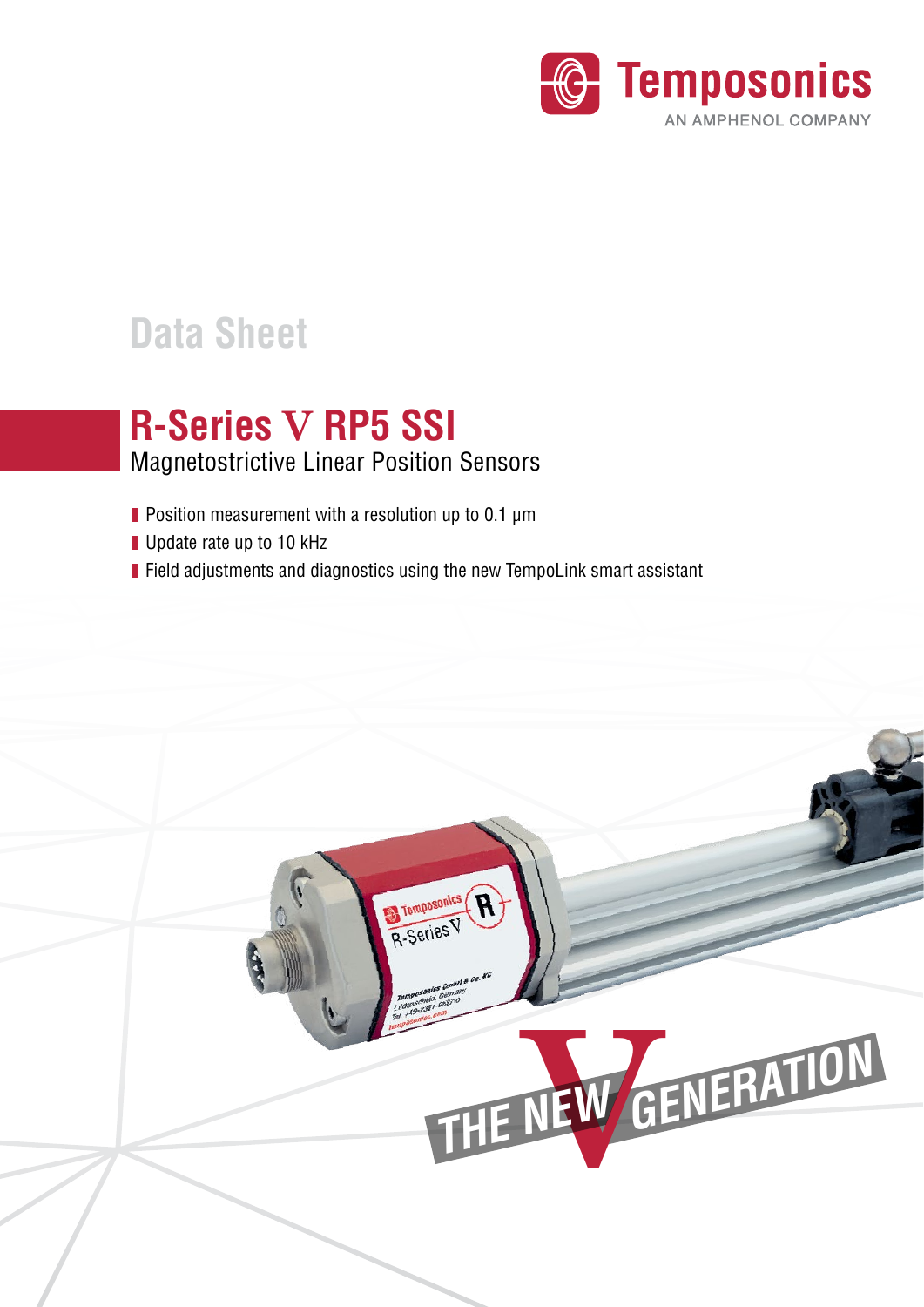### **MEASURING TECHNOLOGY**

The absolute, linear position sensors provided by Temposonics rely on the company's proprietary magnetostrictive technology, which can determine position with a high level of precision and robustness. Each Temposonics position sensor consists of a ferromagnetic waveguide, a position magnet, a strain pulse converter and supporting electronics. The magnet, connected to the object in motion in the application, generates a magnetic field at its location on the waveguide. A short current pulse is applied to the waveguide. This creates a momentary radial magnetic field and torsional strain on the waveguide. The momentary interaction of the magnetic fields releases a torsional strain pulse that propagates the length of the waveguide. When the ultrasonic wave reaches the beginning of the waveguide it is converted into an electrical signal. Since the speed of the ultrasonic wave in the waveguide is precisely known, the time required to receive the return signal can be converted into a linear position measurement with both high accuracy and repeatability.

### **R-SERIES V RP5 SSI**

The Temposonics® R-Series V brings very powerful sensor performance to meet the many demands of your application. The main advantages of the profile version RP5 with SSI output (Synchronous Serial Interface) are:



### **High shock and vibration resistance**

The R-Series V is the long term solution for harsh environments that have high levels of shock and vibration.



#### **Minimum resolution 0.1 μm**

The sensor is characterized by a very stable position signal with a minimum resolution of 0.1 μm.



### **Synchronous measurement**

The sensor offers one asynchronous mode as well as three different synchronous modes to match the measurement to the data request cycle of the controller.



### **Extrapolation**

The sensor supports linear extrapolation. This allows a cycle time of 100 μs or the readout of the data with up to 10 kHz for any stroke length of the sensor.



### **Internal linearization**

The sensor is available with internal linearization which offers improved linearity for overall higher accuracy of the position measurement value.



*Fig. 1: Time-of-flight based magnetostrictive position sensing principle*

### **In addition the R-Serie V SSI scores with the following features:**



**Differential measurement between 2 positions**  The R-Series V SSI can measure and output the distance bewteen 2 position magnets.



#### **R-Serie V SSI**

The interface of the R-Series V SSI corresponds to the SSI industry standard for absolute encoders. You can select the configuration of the SSI signal that fits best to your application and also adjust it on site with the sensor assistents.

**All settings under control with the sensor assistants for the R-Series V** The TempoLink® and the TempoGate smart assistants support you in setup and diagnostics of the R-Series V. For more

information of these assistants please see the data sheets: • TempoLink® smart assistant

- ([Document part number: 552070](https://www.temposonics.com/literature/552070_en))
- TempoGate smart assistant ([Document part number: 552110](https://www.temposonics.com/literature/552110_en))

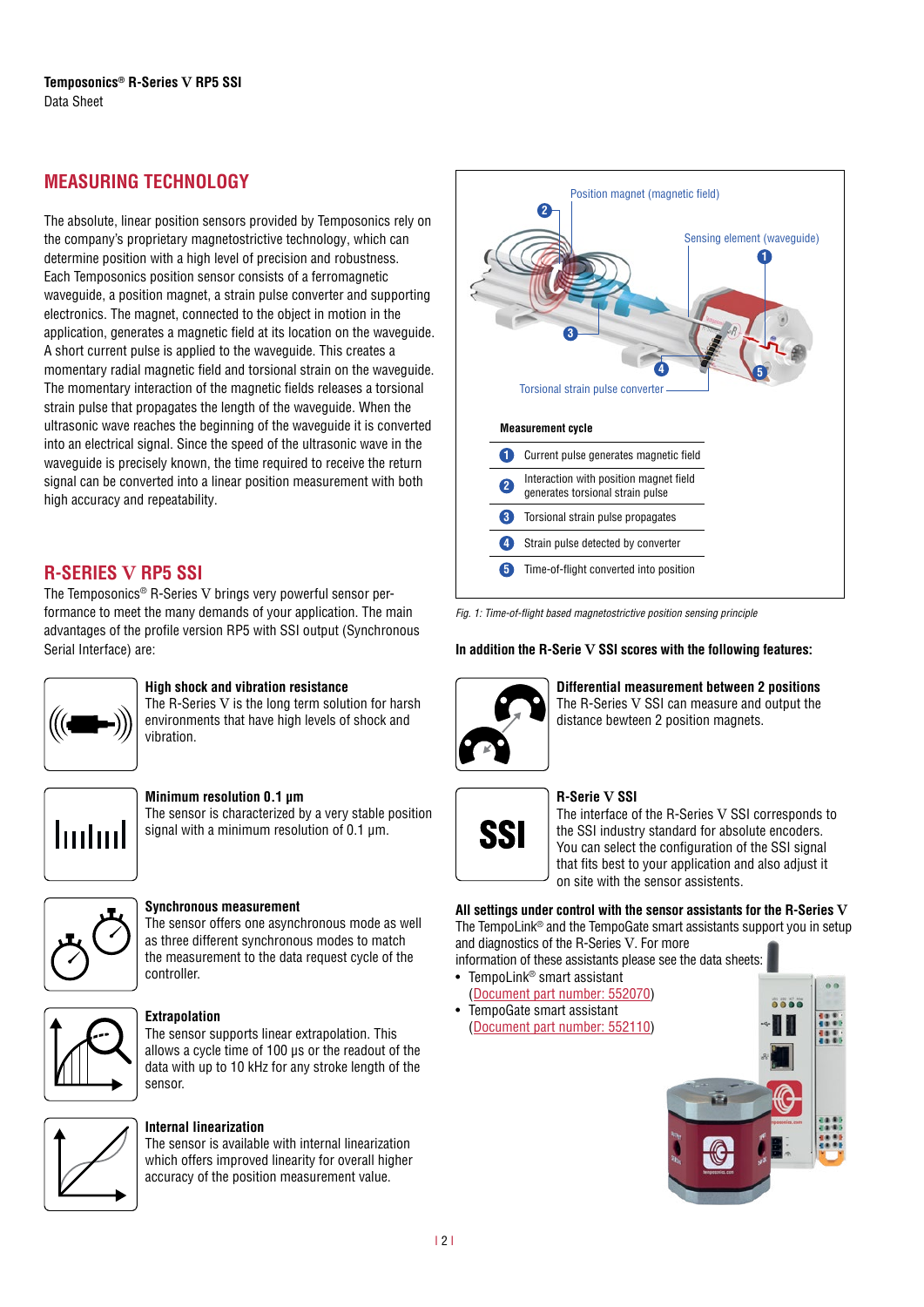### **TECHNICAL DATA**

| <b>Output</b>                    |                                                                                                                                                                                         |  |  |  |  |
|----------------------------------|-----------------------------------------------------------------------------------------------------------------------------------------------------------------------------------------|--|--|--|--|
| Interface                        | SSI (Synchronous Serial Interface) - differential signal in SSI standard (RS-485/RS-422)                                                                                                |  |  |  |  |
| Data format                      | Binary or gray                                                                                                                                                                          |  |  |  |  |
| Data length                      | 832 bit                                                                                                                                                                                 |  |  |  |  |
| Data transmission rate           | 70 kBaud <sup>1</sup> 1 MBaud, depending on cable length:                                                                                                                               |  |  |  |  |
|                                  | $< 200 \text{ m}$<br>$<$ 3 m<br>< 50 m<br>< 100 m<br>$< 400$ m<br>Cable length                                                                                                          |  |  |  |  |
|                                  | < 400 kBd<br>$<$ 300 kBd<br>< 200 kBd<br>$< 100$ kBd<br><b>Baud</b> rate<br>1 MBd                                                                                                       |  |  |  |  |
| Measured value                   | Position or velocity, position and temperature in the sensor electronics housing                                                                                                        |  |  |  |  |
| <b>Measurement parameters</b>    |                                                                                                                                                                                         |  |  |  |  |
| <b>Resolution: Position</b>      | $0.1100 \mu m (0.00010.1 mm)$                                                                                                                                                           |  |  |  |  |
| <b>Resolution: Velocity</b>      | 0.001 mm/s (determined over 10 measured values)                                                                                                                                         |  |  |  |  |
| Update rate <sup>2</sup>         | 25 mm<br>300 mm<br>750 mm<br>1000 mm<br>2000 mm<br>6350 mm<br>Stroke length                                                                                                             |  |  |  |  |
|                                  | 10 kHz<br>3.4 kHz<br>$2.7$ kHz<br>2.1 kHz<br>$1.2$ kHz<br>$0.4$ kHz<br>Update rate                                                                                                      |  |  |  |  |
| Linearity deviation <sup>3</sup> | $>400$ mm<br>Stroke length<br>$\leq 400$ mm                                                                                                                                             |  |  |  |  |
|                                  | $< \pm 0.01$ % F.S.<br>Linearity deviation $\leq \pm 40$ µm                                                                                                                             |  |  |  |  |
|                                  | Optional internal linearization: Linearity tolerance (applies for the first magnet for differential measurement)                                                                        |  |  |  |  |
|                                  | Stroke length 25300 mm 300600 mm 6001200 mm 12003000 mm 30005000 mm 50006350 mm<br>typical<br>$± 15 \mu m$<br>$± 20 \mu m$<br>$± 25 \mu m$<br>$±$ 45 µm<br>$± 85 \mu m$<br>$± 95 \mu m$ |  |  |  |  |
|                                  | $± 25 \mu m$<br>$± 30 \mu m$<br>$± 90 \mu m$<br>$± 150 \mu m$<br>$± 190 \mu m$<br>maximum<br>$± 50 \mu m$                                                                               |  |  |  |  |
| Repeatability                    | $<$ ±0.001 % F.S. (minimum ±2.5 µm) typical                                                                                                                                             |  |  |  |  |
| Hysteresis                       | $<$ 4 µm typical                                                                                                                                                                        |  |  |  |  |
| Temperature coefficient          | < 15 ppm/K typical                                                                                                                                                                      |  |  |  |  |
| <b>Operating conditions</b>      |                                                                                                                                                                                         |  |  |  |  |
| Operating temperature            | $-40+85$ °C ( $-40+185$ °F)                                                                                                                                                             |  |  |  |  |
| Humidity                         | 90 % relative humidity, no condensation                                                                                                                                                 |  |  |  |  |
| Ingress protection               | IP67 (connectors correctly fitted)/IP68 (3 m/3 d) for cable outlets                                                                                                                     |  |  |  |  |
| Shock test                       | 150 g/11 ms, IEC standard 60068-2-27                                                                                                                                                    |  |  |  |  |
| Vibration test                   | 30 g/102000 Hz, IEC standard 60068-2-6 (excluding resonant frequencies)                                                                                                                 |  |  |  |  |
| <b>EMC</b> test                  | Electromagnetic emission according to EN 61000-6-3                                                                                                                                      |  |  |  |  |
|                                  | Electromagnetic immunity according to EN 61000-6-2                                                                                                                                      |  |  |  |  |
|                                  | The sensor meets the requirements of the EC directives and is marked with $\mathsf{C}\mathsf{\pmb{\in}}$                                                                                |  |  |  |  |
| Magnet movement velocity         | Magnet slider: Max. 10 m/s; U-magnet: Any; block magnet: Any                                                                                                                            |  |  |  |  |
| <b>Design/Material</b>           |                                                                                                                                                                                         |  |  |  |  |
| Sensor electronics housing       | Aluminum (painted), zinc die cast                                                                                                                                                       |  |  |  |  |
| Sensor profile                   | Aluminum                                                                                                                                                                                |  |  |  |  |
| Stroke length                    | 256350 mm (1250 in.)                                                                                                                                                                    |  |  |  |  |
| <b>Mechanical mounting</b>       |                                                                                                                                                                                         |  |  |  |  |
| Mounting position                | Any                                                                                                                                                                                     |  |  |  |  |
| Mounting instruction             | Please consult the technical drawings on page 4 and the operation manual (document number: 552011)                                                                                      |  |  |  |  |
| <b>Electrical connection</b>     |                                                                                                                                                                                         |  |  |  |  |
| Connection type                  | $1 \times M16$ male connector (7 pin), $1 \times M12$ male connector (8 pin) or cable outlet                                                                                            |  |  |  |  |
| Operating voltage                | +1230 VDC ±20 % (9.636 VDC)                                                                                                                                                             |  |  |  |  |
| Power consumption                | 1.2 W typical                                                                                                                                                                           |  |  |  |  |
| Dielectric strength              | 500 VDC (DC ground to machine ground)                                                                                                                                                   |  |  |  |  |
| Polarity protection              | Up to -36 VDC                                                                                                                                                                           |  |  |  |  |
| Overvoltage protection           | Up to 36 VDC                                                                                                                                                                            |  |  |  |  |

**1/** With standard one shot of 16 μs

**2/** Sensor with standard settings. Further information can be found in the operation manual R-Series V SSI (document number: [552011\)](https://www.temposonics.com/literature/552011_en)

**3/** With position magnet # 252 182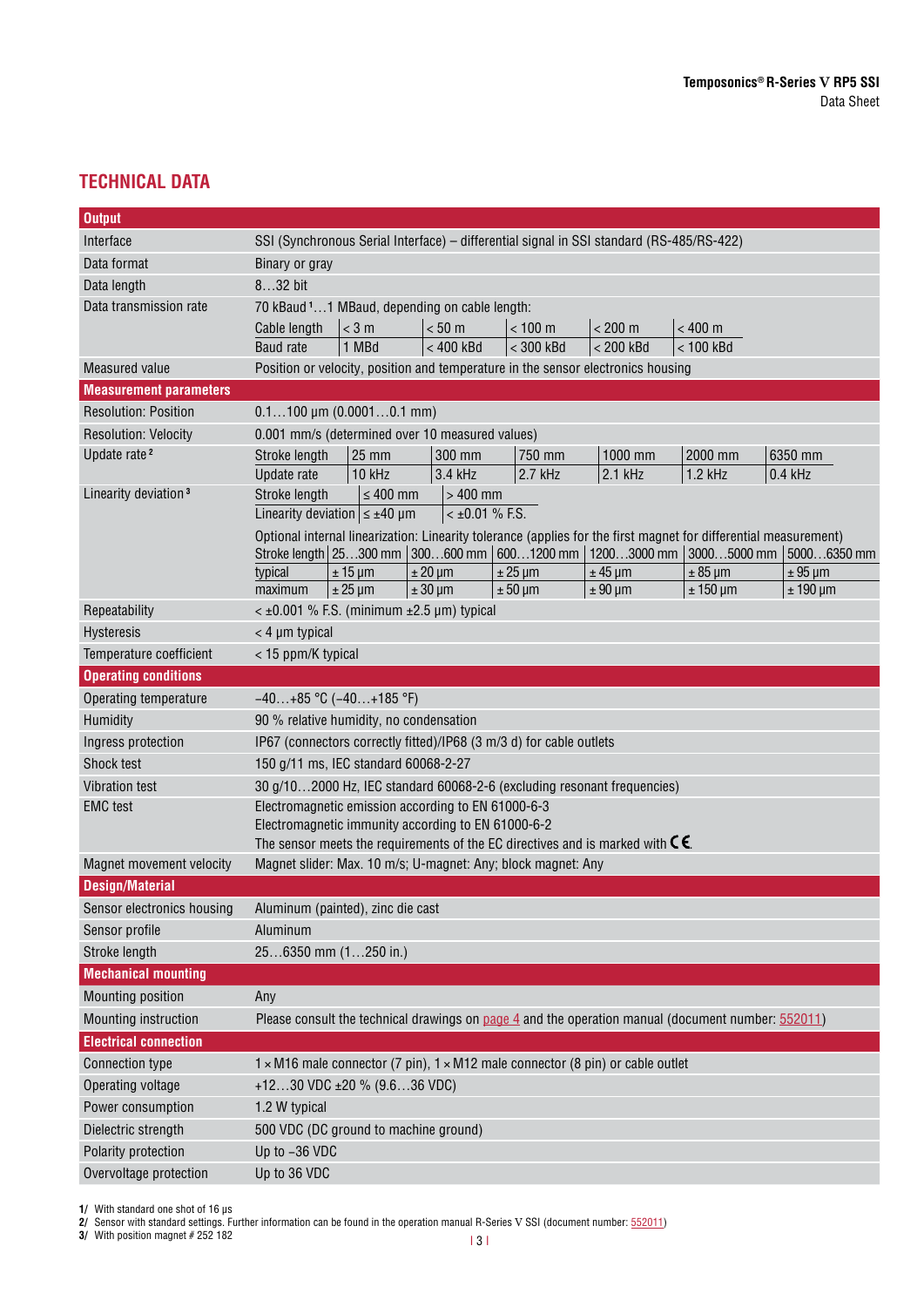### <span id="page-3-0"></span>**TECHNICAL DRAWING**



*Fig. 2: Temposonics® RP5 with U-magnet*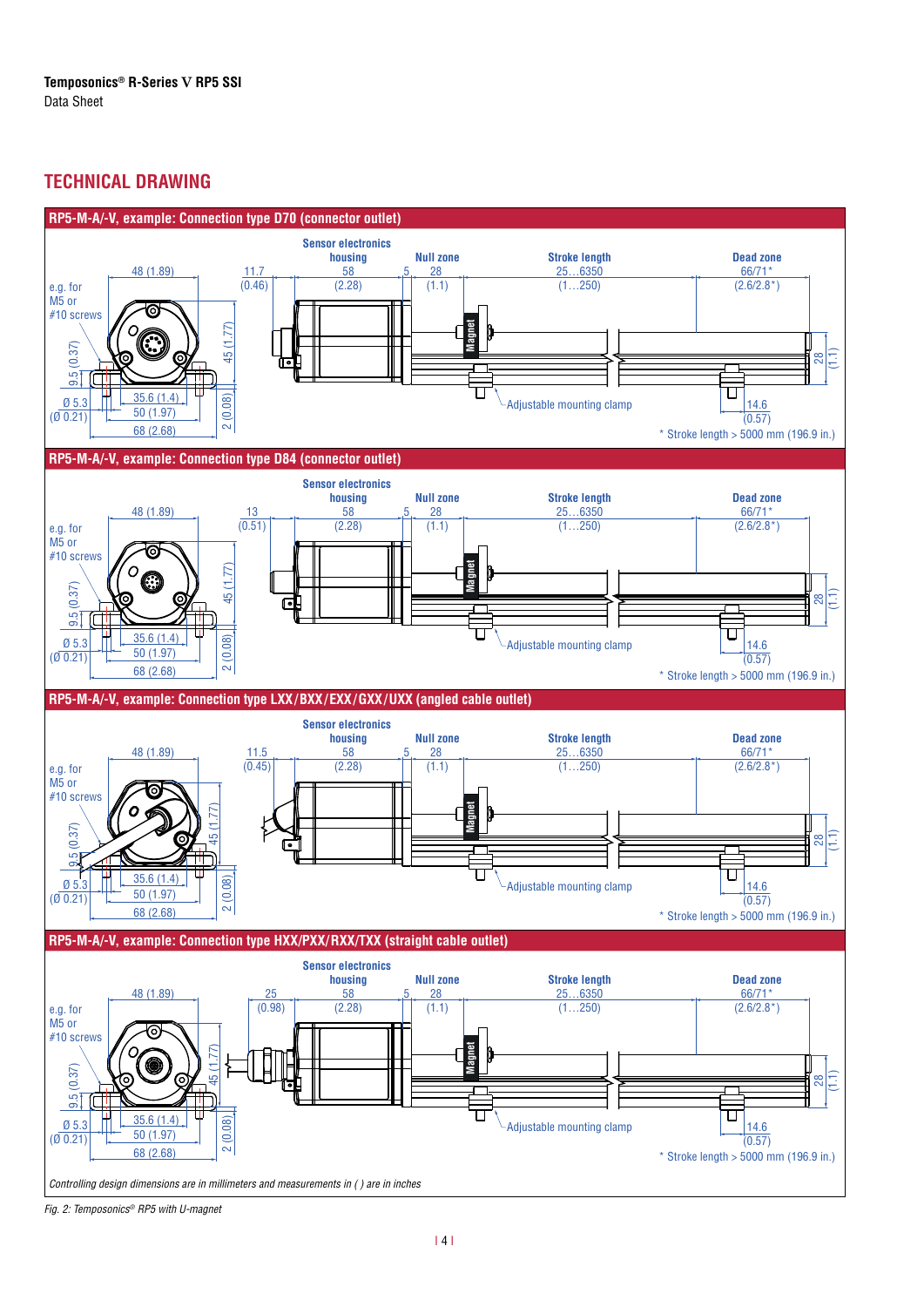### **CONNECTOR WIRING**

*Fig. 3: Connector wiring D70*

| <b>D70</b>                |                |                        |  |  |
|---------------------------|----------------|------------------------|--|--|
| Signal + power supply     |                |                        |  |  |
| <b>M16</b> male connector | Pin            | <b>Function</b>        |  |  |
|                           | 1              | Data $(-)$             |  |  |
|                           | $\overline{2}$ | Data $(+)$             |  |  |
|                           | 3              | $Clock (+)$            |  |  |
|                           | $\overline{4}$ | $Clock (-)$            |  |  |
|                           | 5              | +1230 VDC $(\pm 20\%)$ |  |  |
| View on sensor            | 6              | DC Ground (0 V)        |  |  |
|                           | 7              | Not connected          |  |  |

| <b>D84</b>                             |                |                         |  |  |  |
|----------------------------------------|----------------|-------------------------|--|--|--|
| Signal + power supply                  |                |                         |  |  |  |
| <b>M12 male connector</b><br>(A-coded) | <b>Pin</b>     | <b>Function</b>         |  |  |  |
|                                        | 1              | $Clock (+)$             |  |  |  |
|                                        | $\overline{2}$ | $Clock (-)$             |  |  |  |
|                                        | 3              | Data $(+)$              |  |  |  |
|                                        | $\overline{4}$ | Data $(-)$              |  |  |  |
|                                        | 5              | Not connected           |  |  |  |
| View on sensor                         | 6              | Not connected           |  |  |  |
|                                        | 7              | +1230 VDC $(\pm 20\% )$ |  |  |  |
|                                        | 8              | DC Ground (0 V)         |  |  |  |

*Fig. 5: Connector wiring D84*

| LXX/BXX/EXX/GXX/UXX/HXX/PXX/RXX/TXX                          |           |                        |  |  |  |
|--------------------------------------------------------------|-----------|------------------------|--|--|--|
| $Signal + power supply$                                      |           |                        |  |  |  |
| Cable                                                        | Color     | <b>Function</b>        |  |  |  |
|                                                              | GY        | Data $(-)$             |  |  |  |
|                                                              | <b>PK</b> | Data $(+)$             |  |  |  |
|                                                              | <b>YE</b> | $Clock (+)$            |  |  |  |
|                                                              | GN        | $Clock$ $(-)$          |  |  |  |
|                                                              | BN        | +1230 VDC $(\pm 20\%)$ |  |  |  |
|                                                              | <b>WH</b> | DC Ground (0 V)        |  |  |  |
| For cable type TXX, the extra red & blue wires are not used. |           |                        |  |  |  |

*Fig. 4: Connector wiring cable outlet*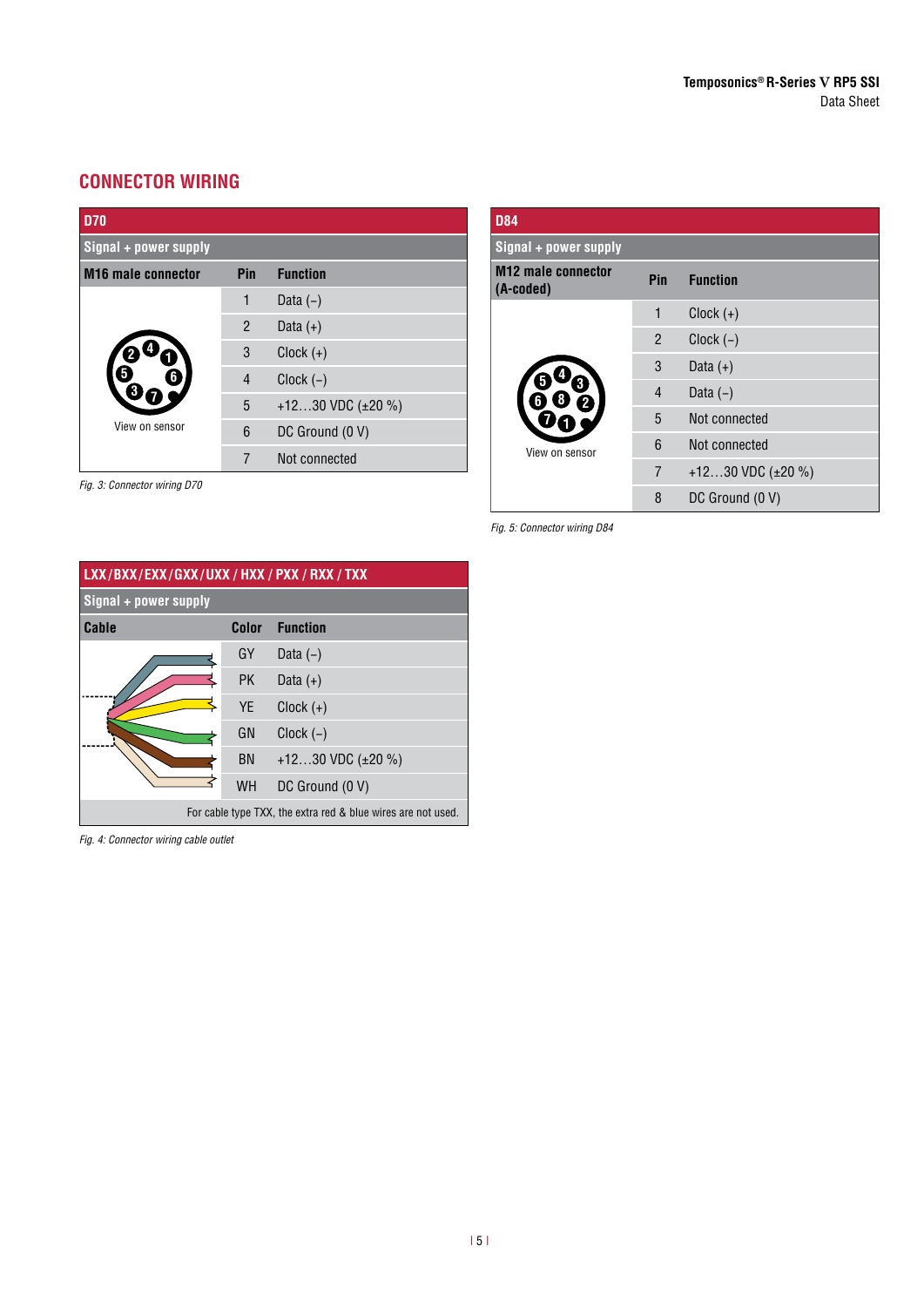### **FREQUENTLY ORDERED ACCESSORIES** - Additional options available in our [Accessories Guide](https://www.temposonics.com/literature/551444_en) [1651444]



*Controlling design dimensions are in millimeters and measurements in ( ) are in inches*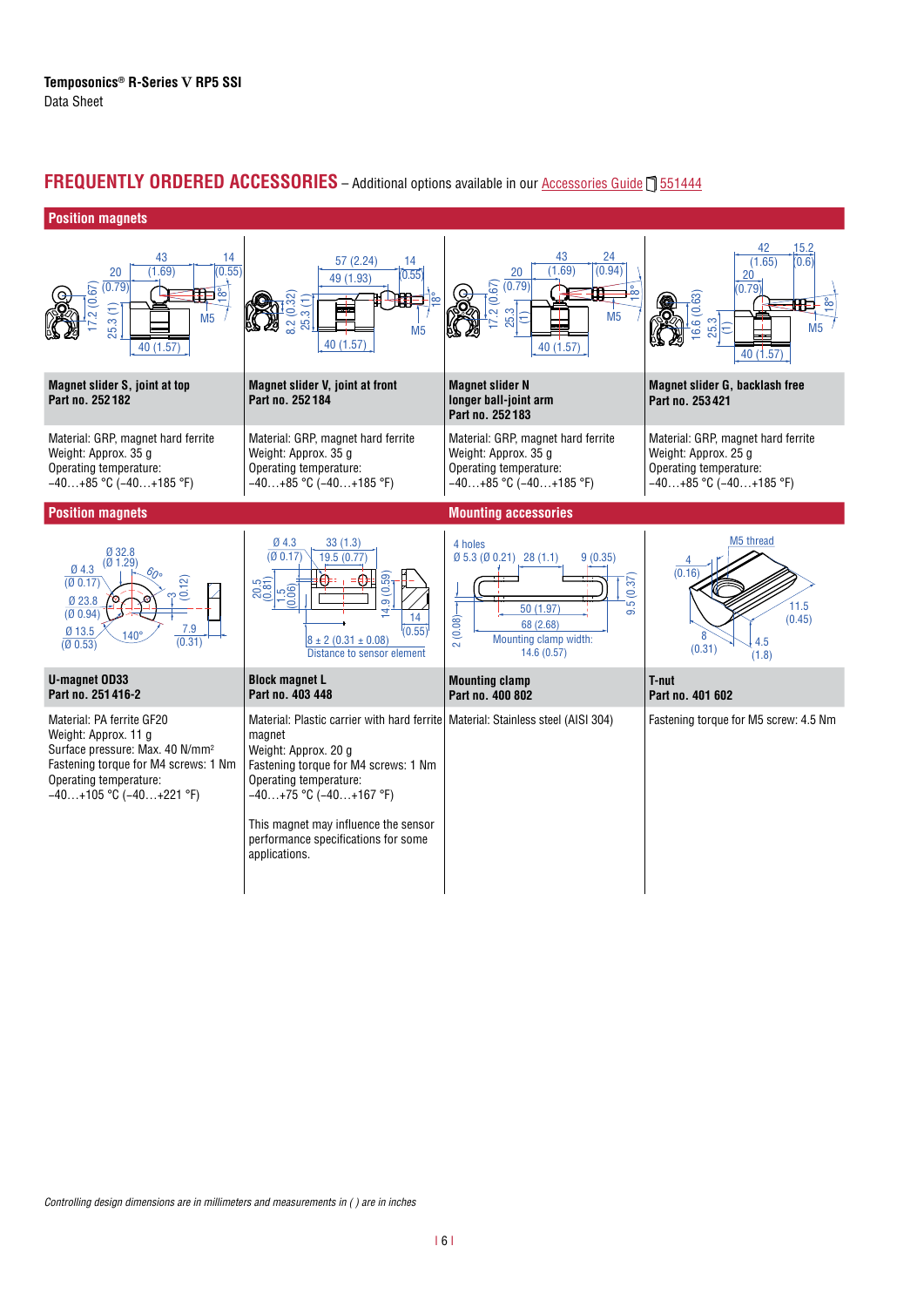| <b>Cable connectors*</b>                                                                                                                                                                                                                                                                     |                                                                                                                                                                                                                                                                                              |                                                                                                                                                                                                                                                                                                                                                                                 |                                                                                                                                                                                                                                                                                   |
|----------------------------------------------------------------------------------------------------------------------------------------------------------------------------------------------------------------------------------------------------------------------------------------------|----------------------------------------------------------------------------------------------------------------------------------------------------------------------------------------------------------------------------------------------------------------------------------------------|---------------------------------------------------------------------------------------------------------------------------------------------------------------------------------------------------------------------------------------------------------------------------------------------------------------------------------------------------------------------------------|-----------------------------------------------------------------------------------------------------------------------------------------------------------------------------------------------------------------------------------------------------------------------------------|
| 54<br>(2.13)<br>$0.18$<br>$0.071$                                                                                                                                                                                                                                                            | 54<br>(2.13)<br>$\frac{018}{(0.71)}$<br>$\frac{38}{1.5}$<br>[0 20.5]<br>(00.81)                                                                                                                                                                                                              | 60<br>(2.36)<br>$\overline{(0.79)}$<br>20<br>ø                                                                                                                                                                                                                                                                                                                                  | 57<br>(2.24)<br>$rac{38}{(1.5)}$<br><u> III III III III III II</u><br>Ø20<br>(00.79)                                                                                                                                                                                              |
| M16 female connector (7 pin), straight<br>Part no. 370 624                                                                                                                                                                                                                                   | M16 female connector (7 pin), angled<br>Part no. 560 779                                                                                                                                                                                                                                     | <b>M12 A-coded female connector</b><br>(8 pin), straight<br>Part no. 370 694                                                                                                                                                                                                                                                                                                    | <b>M12 A-coded female connector</b><br>(8 pin), angled<br>Part no. 370 699                                                                                                                                                                                                        |
| Material: Zinc nickel plated<br><b>Termination: Solder</b><br>Contact insert: Silver plated<br>Cable clamp: PG9<br>Cable Ø: 68 mm (0.240.31 in.)<br>Operating temperature:<br>$-40+100$ °C $(-40+212$ °F)<br>Ingress protection: IP65/IP67<br>(correctly fitted)<br>Fastening torque: 0.7 Nm | Material: Zinc nickel plated<br><b>Termination: Solder</b><br>Contact insert: Silver plated<br>Cable clamp: PG9<br>Cable Ø: 68 mm (0.240.31 in.)<br>Operating temperature:<br>$-40+100$ °C $(-40+212$ °F)<br>Ingress protection: IP65/IP67<br>(correctly fitted)<br>Fastening torque: 0.7 Nm | Housing: GD-ZnAL<br><b>Termination: Screw</b><br>Contact insert: CuZn<br>Cable $\emptyset$ : 49 mm (0.160.35 in.)<br>Wire: 0.75 mm <sup>2</sup><br>Operating temperature:<br>$-25+90$ °C ( $-13+194$ °F)<br>Ingress protection: IP67 (correctly fitted)<br>Fastening torque: 0.6 Nm                                                                                             | Housing: GD-ZnAL<br><b>Termination: Screw</b><br>Contact insert: CuZn<br>Cable $\emptyset$ : 68 mm (0.240.31 in.)<br>Wire: $0.5 \text{ mm}^2$<br>Operating temperature:<br>$-25+85$ °C ( $-13+185$ °F)<br>Ingress protection: IP67 (correctly fitted)<br>Fastening torque: 0.6 Nm |
| <b>Cable sets</b>                                                                                                                                                                                                                                                                            |                                                                                                                                                                                                                                                                                              | <b>Programming tool</b>                                                                                                                                                                                                                                                                                                                                                         |                                                                                                                                                                                                                                                                                   |
|                                                                                                                                                                                                                                                                                              |                                                                                                                                                                                                                                                                                              |                                                                                                                                                                                                                                                                                                                                                                                 |                                                                                                                                                                                                                                                                                   |
| <b>Cable with M12 A-coded female</b><br>connector (8 pin), straight - pigtail<br>Part no. 370 674                                                                                                                                                                                            | Cable with M12 A-coded female<br>connector (8 pin), angled - pigtail<br>Part no. 370 676                                                                                                                                                                                                     | TempoLink® kit for Temposonics®<br><b>R-Series V</b><br>Part no. TL-1-0-SD70 (for D70)<br>Part no. TL-1-0-AS00 (for cable output)                                                                                                                                                                                                                                               |                                                                                                                                                                                                                                                                                   |
| Material: PUR jacket; black<br>Features: Shielded<br>Cable length: 5 m (16.4 ft)<br>Ingress protection: IP67/IP69K<br>(correctly fitted)<br>Operating temperature:<br>$-25+80$ °C ( $-13+176$ °F)                                                                                            | Cable: Shielded<br>Cable length: 5 m (16.4 ft)<br>Ingress protection: IP67 (correctly fitted)                                                                                                                                                                                                | • Connect wirelessly via Wi-Fi enabled<br>device or via USB with the diagnostic<br>tool<br>• Simple connectivity to the sensor<br>via 24 VDC power line (permissible<br>cable length: 30 m)<br>• User friendly interface for mobile<br>devices and desktop computers<br>• See data sheet "TempoLink®<br>smart assistant" (document part no.:<br>552070) for further information |                                                                                                                                                                                                                                                                                   |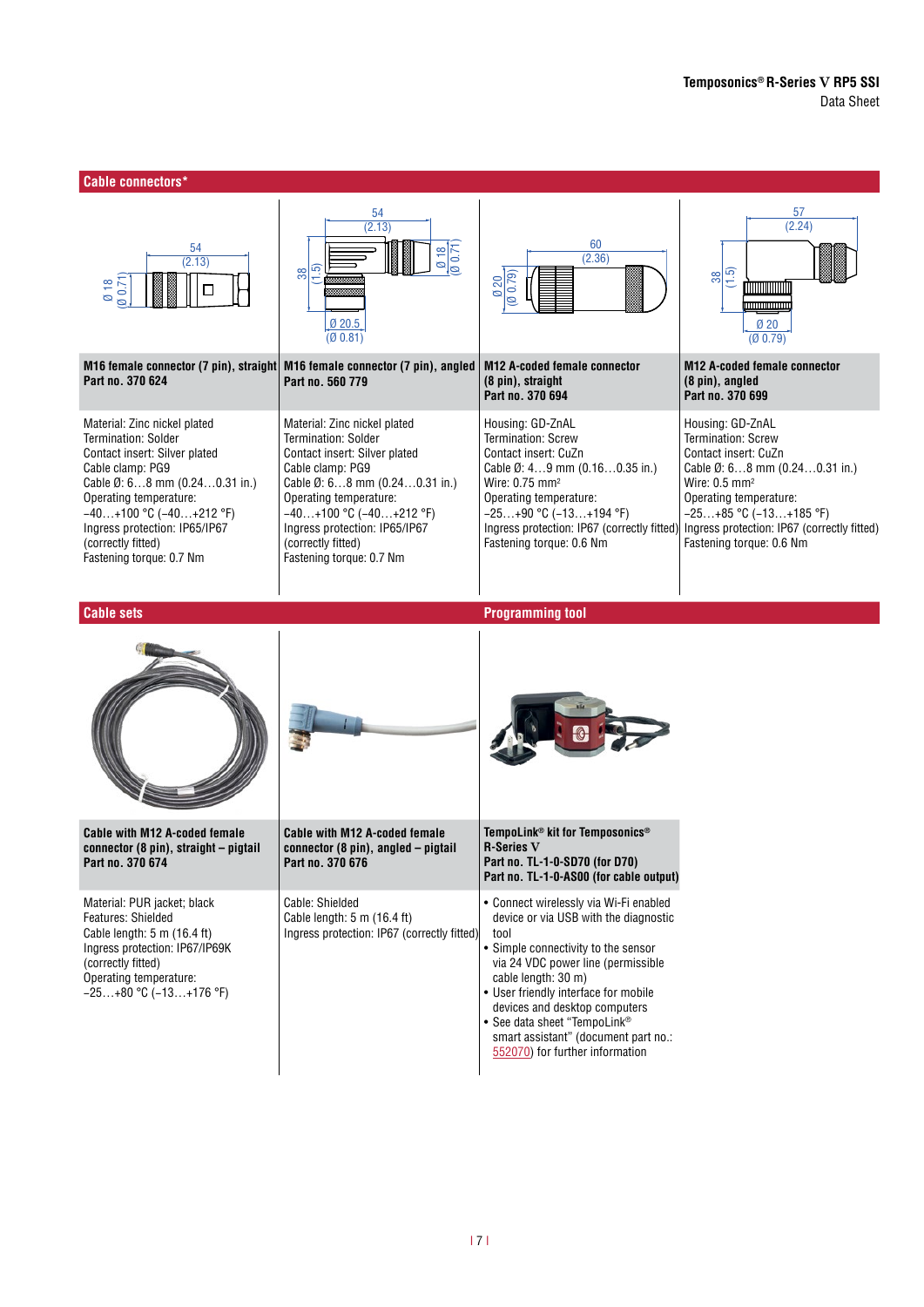### **Temposonics® R-Series V RP5 SSI** Data Sheet

### **Cables**

| <b>PVC</b> cable<br>Part no. 530 032                                                                                                                                                                                                                                                          | <b>PUR cable</b><br>Part no. 530 052                                                                                                                                                                                                                                                                                                                                               | <b>PTFE cable</b><br>Part no. 530 112                                                                                                                                                                                                                                                                                                                              | <b>PUR</b> cable<br>Part no. 530 175                                                                                                                                                                                                                                               |
|-----------------------------------------------------------------------------------------------------------------------------------------------------------------------------------------------------------------------------------------------------------------------------------------------|------------------------------------------------------------------------------------------------------------------------------------------------------------------------------------------------------------------------------------------------------------------------------------------------------------------------------------------------------------------------------------|--------------------------------------------------------------------------------------------------------------------------------------------------------------------------------------------------------------------------------------------------------------------------------------------------------------------------------------------------------------------|------------------------------------------------------------------------------------------------------------------------------------------------------------------------------------------------------------------------------------------------------------------------------------|
| Material: PVC jacket; gray<br>Features: Twisted pair, shielded, flexible<br>Cable $\emptyset$ : 6 mm (0.23 in.)<br>Cross section: $3 \times 2 \times 0.14$ mm <sup>2</sup><br>Bending radius: $10 \times D$<br>(fixed installation)<br>Operating temperature:<br>$-40+105$ °C ( $-40+221$ °F) | Material: PUR jacket; orange<br>Features: Twisted pair, shielded,<br>highly flexible, halogen free, suitable<br>for drag chains, mostly oil & flame<br>resistant<br>Cable $\emptyset$ : 6.4 mm (0.25 in.)<br>Cross section: $3 \times 2 \times 0.25$ mm <sup>2</sup><br>Bending radius: $5 \times D$<br>(fixed installation)<br>Operating temperature:<br>–30…+80 °C (–22…+176 °F) | Material: PTFE jacket; black<br>Features: Twisted pair, shielded, flexible,<br>high thermal resistance, mostly oil &<br>acid resistant<br>Cable $\emptyset$ : 7.6 mm (0.3 in.)<br>Cross section: $4 \times 2 \times 0.25$ mm <sup>2</sup><br>Bending radius: $8 - 10 \times D$<br>(fixed installation)<br>Operating temperature:<br>$-100+180$ °C ( $-148+356$ °F) | Material: PUR jacket; orange<br>Features: Flexible, additional EMC<br>protection<br>Cable Ø: 6.5 mm (0.26 in.)<br>Cross section: $6 \times 0.14$ mm <sup>2</sup><br>Bending radius: $10 \times D$<br>(fixed installation)<br>Operating temperature:<br>$-30+90$ °C ( $-22+194$ °F) |

**Cables**

**FEP cable**





| Part no. 530 157                                        | Part no. 530 176          |
|---------------------------------------------------------|---------------------------|
| Material: FEP jacket; black                             | <b>Material: Silicone</b> |
| Features: Twisted pair, shielded                        | Features: Twisted         |
| Cable $\emptyset$ : 6.7 mm (0.26 in.)                   | Cable Ø: 6.3 mm           |
| Cross section: $3 \times 2 \times 0.14$ mm <sup>2</sup> | Cross section: 3 >        |
| Operating temperature: -100+180 °C                      | Bending radius: 7         |
| $(-148+356$ °F)                                         | (fixed installation)      |
|                                                         |                           |

Material: Silicone jacket; black Features: Twisted pair, shielded Cable Ø: 6.3 mm (0.25 in.) Cross section:  $3 \times 2 \times 0.14$  mm<sup>2</sup> Bending radius: 7 × D (fixed installation) Operating temperature: −50…+150 °C (−58…+302 °F)

*Controlling design dimensions are in millimeters and measurements in ( ) are in inches*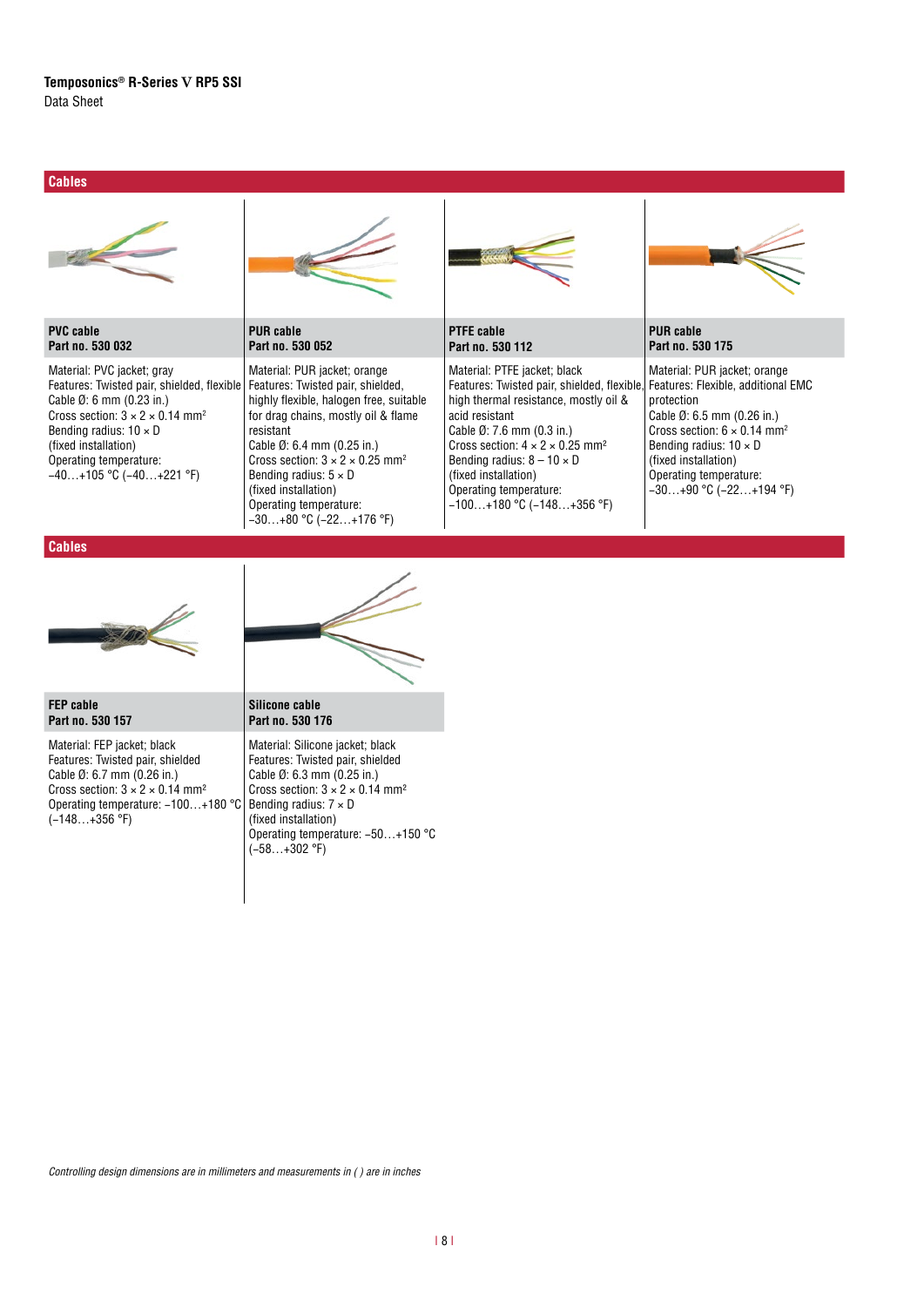### **ORDER CODE**



| a            |                                                                                           | <b>Sensor model</b>       |            |                                                                                       |                                                           |
|--------------|-------------------------------------------------------------------------------------------|---------------------------|------------|---------------------------------------------------------------------------------------|-----------------------------------------------------------|
| R            | P                                                                                         | $5\phantom{.0}$           | Profile    |                                                                                       |                                                           |
|              |                                                                                           |                           |            |                                                                                       |                                                           |
| b            |                                                                                           | <b>Design</b>             |            |                                                                                       |                                                           |
| G I          |                                                                                           |                           |            | suitable for internal linearization                                                   | Magnet slider backlash free (part no. 253 421),           |
| L            |                                                                                           |                           |            | Block magnet L (part no. 403 448)                                                     |                                                           |
| M            |                                                                                           |                           |            | U-magnet OD33 (part no. 251 416-2),<br>suitable for internal linearization            |                                                           |
| N            |                                                                                           |                           |            | suitable for internal linearization                                                   | Magnet slider longer ball-jointed arm (part no. 252 183), |
| $\mathbf{0}$ |                                                                                           |                           |            | No position magnet                                                                    |                                                           |
| S            |                                                                                           |                           |            | Magnet slider joint at top (part no. 252 182),<br>suitable for internal linearization |                                                           |
| V            |                                                                                           |                           |            | suitable for internal linearization                                                   | Magnet slider joint at front (part no. 252 184),          |
|              |                                                                                           |                           |            |                                                                                       |                                                           |
| c            |                                                                                           |                           |            | <b>Mechanical options</b>                                                             |                                                           |
| A            |                                                                                           | Standard                  |            |                                                                                       |                                                           |
| V            |                                                                                           |                           |            |                                                                                       | Fluorelastomer seals for the sensor electronics housing   |
|              |                                                                                           |                           |            |                                                                                       |                                                           |
| d            |                                                                                           | <b>Stroke length</b>      |            |                                                                                       |                                                           |
| χ            |                                                                                           | $x \parallel x \parallel$ |            | $X \parallel M \mid 00256350$ mm                                                      |                                                           |
|              |                                                                                           |                           |            | Standard stroke length (mm)                                                           | <b>Ordering steps</b>                                     |
|              |                                                                                           |                           |            | $25 500$ mm                                                                           | $25 \text{ mm}$                                           |
|              |                                                                                           |                           |            | $5002500$ mm                                                                          | 50 mm                                                     |
|              |                                                                                           |                           |            | 25005000 mm                                                                           | $100 \text{ mm}$                                          |
|              | 50006350 mm<br>250 mm                                                                     |                           |            |                                                                                       |                                                           |
| X            | $X \parallel X \parallel U \parallel 001.0250.0$ in.<br>ΧIΙ                               |                           |            |                                                                                       |                                                           |
|              |                                                                                           |                           |            | Standard stroke length (in.)                                                          | <b>Ordering steps</b>                                     |
|              |                                                                                           |                           | $1 20$ in. |                                                                                       | $1.0$ in.                                                 |
|              |                                                                                           | $20100$ in.               |            |                                                                                       | $2.0$ in.                                                 |
|              | $100200$ in.<br>$4.0$ in.                                                                 |                           |            |                                                                                       |                                                           |
|              | 200250 in.<br>$10.0$ in.                                                                  |                           |            |                                                                                       |                                                           |
|              | Non-standard stroke lengths are available;<br>must be encoded in 5 mm/0.1 in. increments. |                           |            |                                                                                       |                                                           |

### **e Number of magnets**

 $\boxed{\textbf{X} \mid \textbf{X}}$  01...02 position(s)  $(1...2 \text{ magnet(s)})$ 

|                                                                                                        | <b>Connection type</b>                                                   |                                 |                                                                                                        |  |  |  |  |  |
|--------------------------------------------------------------------------------------------------------|--------------------------------------------------------------------------|---------------------------------|--------------------------------------------------------------------------------------------------------|--|--|--|--|--|
|                                                                                                        | <b>Connector</b>                                                         |                                 |                                                                                                        |  |  |  |  |  |
| D                                                                                                      | 7<br><b>0</b> M16 male connector (7 pin)                                 |                                 |                                                                                                        |  |  |  |  |  |
| D                                                                                                      | 8                                                                        | M12 male connector (8 pin)<br>4 |                                                                                                        |  |  |  |  |  |
|                                                                                                        |                                                                          |                                 | <b>Angled cable outlet</b>                                                                             |  |  |  |  |  |
| L                                                                                                      | χ                                                                        |                                 | $\chi$ XX m/ft. PUR cable (part no. 530 052)                                                           |  |  |  |  |  |
|                                                                                                        |                                                                          |                                 | L01L30 (130 m/399 ft.)                                                                                 |  |  |  |  |  |
|                                                                                                        |                                                                          |                                 | (Note the temperature range of the cable!)                                                             |  |  |  |  |  |
|                                                                                                        |                                                                          |                                 | See "Frequently ordered accessories" for cable<br>specifications                                       |  |  |  |  |  |
| В                                                                                                      | $\mathbf{X}$                                                             |                                 | $\chi$ XX m/ft. PUR cable (part no. 530 175)                                                           |  |  |  |  |  |
|                                                                                                        |                                                                          |                                 | B01B30 (130 m/399 ft.)                                                                                 |  |  |  |  |  |
|                                                                                                        |                                                                          |                                 | (Note the temperature range of the cable!)                                                             |  |  |  |  |  |
|                                                                                                        |                                                                          |                                 | See "Frequently ordered accessories" for cable<br>specifications                                       |  |  |  |  |  |
| E                                                                                                      | X                                                                        |                                 | $\chi$ XX m/ft. PVC cable (part no. 530 032)                                                           |  |  |  |  |  |
|                                                                                                        |                                                                          |                                 | E01E30 (130 m/399 ft.)                                                                                 |  |  |  |  |  |
|                                                                                                        |                                                                          |                                 | See "Frequently ordered accessories" for cable                                                         |  |  |  |  |  |
|                                                                                                        |                                                                          |                                 | specifications                                                                                         |  |  |  |  |  |
| G                                                                                                      | χ                                                                        |                                 | $\chi$ XX m/ft. FEP cable (part no. 530 157)<br>$G01G30$ $(130$ m/399 ft.)                             |  |  |  |  |  |
|                                                                                                        |                                                                          |                                 | See "Frequently ordered accessories" for cable                                                         |  |  |  |  |  |
|                                                                                                        |                                                                          |                                 | specifications                                                                                         |  |  |  |  |  |
|                                                                                                        |                                                                          |                                 | $\mathbf{U} \parallel \mathbf{X} \parallel \mathbf{X} \times m$ /ft. Silicone cable (part no. 530 176) |  |  |  |  |  |
|                                                                                                        | U01U30 (130 m/399 ft.)<br>See "Frequently ordered accessories" for cable |                                 |                                                                                                        |  |  |  |  |  |
|                                                                                                        |                                                                          |                                 | specifications                                                                                         |  |  |  |  |  |
|                                                                                                        |                                                                          |                                 | <b>Straight cable outlet</b>                                                                           |  |  |  |  |  |
| Н                                                                                                      | χ                                                                        |                                 | $\chi$ XX m/ft. PUR cable (part no. 530 052)                                                           |  |  |  |  |  |
|                                                                                                        |                                                                          |                                 | $H01H30$ (130 m/399 ft.)                                                                               |  |  |  |  |  |
|                                                                                                        |                                                                          |                                 | (Note the temperature range of the cable!)<br>See "Frequently ordered accessories" for cable           |  |  |  |  |  |
|                                                                                                        |                                                                          |                                 | specifications                                                                                         |  |  |  |  |  |
| Ρ                                                                                                      | χ                                                                        |                                 | $\chi$ XX m/ft. PUR cable (part no. 530 175)                                                           |  |  |  |  |  |
|                                                                                                        |                                                                          |                                 | P01P30 (130 m/399 ft.)                                                                                 |  |  |  |  |  |
|                                                                                                        |                                                                          |                                 | See "Frequently ordered accessories" for cable<br>specifications                                       |  |  |  |  |  |
|                                                                                                        |                                                                          |                                 | $\mathbf{R} \parallel \mathbf{X} \parallel \mathbf{X}$ XX m/ft. PVC cable (part no. 530 032)           |  |  |  |  |  |
|                                                                                                        |                                                                          |                                 | R01R30 (130 m/399 ft.)                                                                                 |  |  |  |  |  |
|                                                                                                        |                                                                          |                                 | See "Frequently ordered accessories" for cable                                                         |  |  |  |  |  |
|                                                                                                        |                                                                          |                                 | specifications                                                                                         |  |  |  |  |  |
| Τ                                                                                                      | X.                                                                       |                                 | $\chi$ XX m/ft. PTFE cable (part no. 530 112)<br>T01T30 (130 m/399 ft.)                                |  |  |  |  |  |
|                                                                                                        |                                                                          |                                 | See "Frequently ordered accessories" for cable                                                         |  |  |  |  |  |
|                                                                                                        | specifications                                                           |                                 |                                                                                                        |  |  |  |  |  |
| Encode in meters if using metric stroke length.<br>Encode in feet if using US customary stroke length. |                                                                          |                                 |                                                                                                        |  |  |  |  |  |
|                                                                                                        |                                                                          |                                 |                                                                                                        |  |  |  |  |  |
|                                                                                                        |                                                                          |                                 |                                                                                                        |  |  |  |  |  |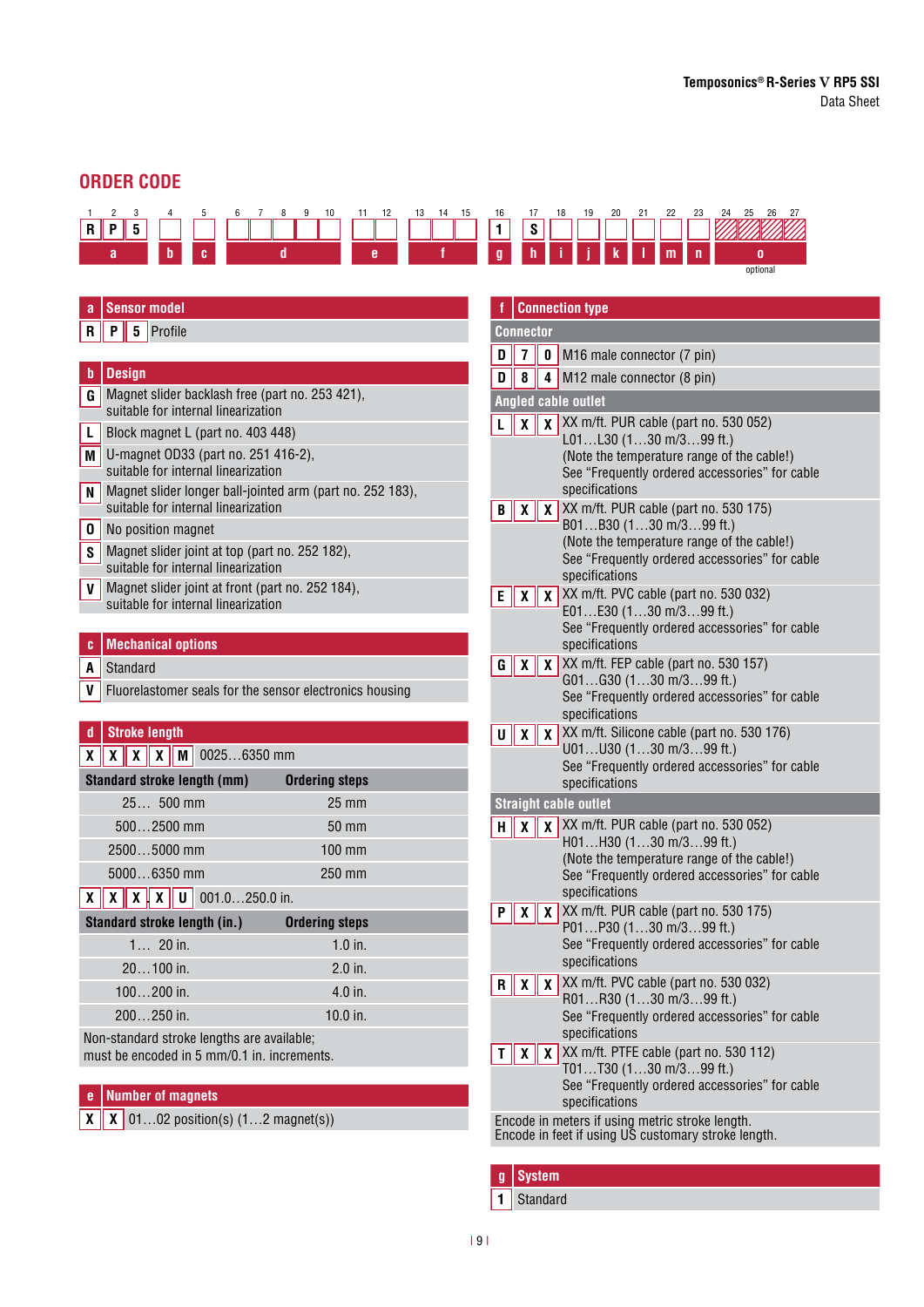### **h Output**

### $s$  SSI

### **i Function**

- **1** Position
- **2** Differential measurement (2 magnets and 1 output)
- **3** Velocity
- **4** Position and temperature in the sensor electronics housing; *NOTICE* In this case, only option 2 "24 bit" can be selected under **l** "Data length".

#### **j Options**

- **0** Standard
- **1** Internal linearization

### **k Mode**

- **1** Measuring direction forward, asynchronous mode
- **2** Measuring direction forward, synchronous mode 1
- **3** Measuring direction forward, synchronous mode 2
- **4** Measuring direction forward, synchronous mode 3
- **5** Measuring direction reverse, asynchronous mode
- **6** Measuring direction reverse, synchronous mode 1
- **7** Measuring direction reverse, synchronous mode 2
- **8** Measuring direction reverse, synchronous mode 3

### **l Data length\***

- **1** 25 bit
- **2** 24 bit
- **3** 26 bit
- **A** 24 bit + alarm bit + parity bit

### **m Format B** Binary

- 
- **G** Gray **n Resolution 1**  $\frac{1}{5}$  µm **2** 10 µm  $3 \mid 50 \text{ µm}$ **4** 100 µm **5** 20 µm  $6 \mid 2 \text{ um}$  $\overline{7}$  0.1 um<sup>\*</sup>

| <u>__</u> … …        |
|----------------------|
| $\boxed{8}$ 1 µm     |
| $\frac{1}{9}$ 0.5 µm |
|                      |

| $\bf{0}$ | <b>Additional options (optional)</b> |   |   |                                      |  |  |
|----------|--------------------------------------|---|---|--------------------------------------|--|--|
| S        | U                                    | 0 | 2 | FIR filter (2 measurements)          |  |  |
| S        | 0                                    | 0 | 4 | FIR filter (4 measurements)          |  |  |
| S        | 0                                    | 0 | 8 | FIR filter (8 measurements)          |  |  |
| S        | 0                                    | 0 | A | No filter, error counter (4 cycles)  |  |  |
| S        | 0                                    | 0 | C | No filter, error counter (8 cycles)  |  |  |
| S        | 0                                    | 0 | D | No filter, error counter (10 cycles) |  |  |
| S        | Λ                                    | Λ | G | FIR filter (8 measurements),         |  |  |
|          | error counter (10 cycles)            |   |   |                                      |  |  |
| S        | 0                                    | 0 |   | IIR filter (filter grade 4)          |  |  |
| S        | 0                                    | 0 | K | IIR filter (filter grade 8)          |  |  |
| S        | Λ                                    | Λ | N | IIR filter (filter grade 8),         |  |  |
|          | error counter (10 cycles)            |   |   |                                      |  |  |

### *NOTICE*

- For the RP5, the magnet selected in **b** "Design" is included in the scope of delivery. Specify the number of magnets for your application. For differential measurements order the second magnet separately.
- The number of magnets is limited by the stroke length. The minimum allowed distance between magnets (i.e. front face of one to the front face of the next one) is 75 mm (3 in.).
- Use magnets of the same type for differential measurement, e.g. 2 × U-magnet (part no. 251 416-2).
- If the option for internal linearization in **j** "Options" is chosen, select a suitable magnet.

### **DELIVERY**

- Sensor
	- Position magnet (not valid for RP5 with design »O«)
	- 2 mounting clamps up to 1250 mm (50 in.) stroke length + 1 mounting clamp for each 500 mm (20 in.) additional stroke length

### Accessories have to be ordered separately.

**Manuals, Software & 3D Models available at: [www.temposonics.com](http://www.temposonics.com)**

\*/ The stroke length of the sensor influences the choice of resolution and data width. See glossary under "Resolution and data width depending on stroke length"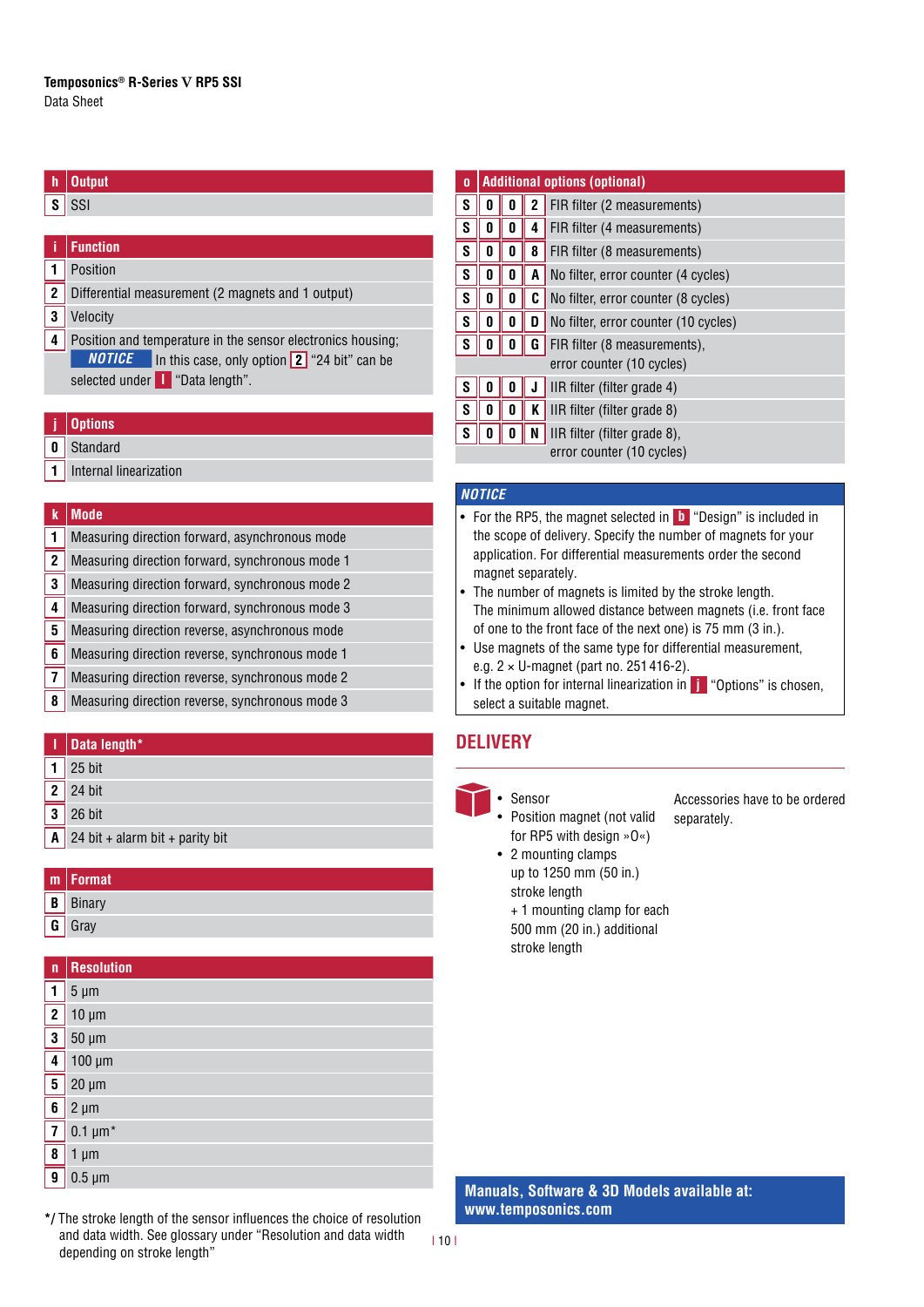### **GLOSSARY**

#### **A Alarm**

The alarm bit is set by the sensor if the sensor detects more magnets (extra magnet) or less magnets (magnet status error) than configured.

### **Asynchronous mode**

In asynchronous mode the position data is continuously updated inside the sensor as quickly as the sensor's measurement cycle will allow, independent of the controller. The controller's loop time will determine when the sensor's most recent data is clocked out over the SSI interface.  $(\rightarrow$  Synchronous mode)

### **D**

### **Differential measurement**

For differential measurement, the distance between the two position magnets is output as a value.

### **E**

### **Extrapolation**

The native measurement cycle time of a sensor increases with the stroke length. With extrapolation, the sensor is able to report data faster than the native cycle time, independent of the stroke length of the sensor. Without extrapolation, if data is requested faster than the native cycle time, the last measured value is repeated.

#### **F**

### **FIR Filter**

The FIR filter (Finite Impulse Response) is used to smooth the measured position value before output. To determine the output value, only input values corresponding to the window (filter window size) are used for filter calculation. The output value is calculated from these input values in the form of a moving average value.  $(\rightarrow$  IIR Filter)

### **IIR Filter**

**I**

The IIR filter (Infinite Impulse Response) is used to smooth the measured position value before output. To determine the output value, the input values corresponding to the filter grade (filter window size) are used for the filter calculation. The previous values are also taken into account when calculating the output value.  $(\rightarrow$  FIR Filter)

### **Internal Linearization**

The internal linearization offers an improved linearity for an overall higher accuracy of the position measurement. The internal linearization is set for the sensor during production.

### **M**

### **Measuring direction**

When moving the position magnet, the position and velocity values increase in the measuring direction.

- Forward: Values increasing from sensor electronics housing to rod end/profile end
- Reverse: Values decreasing from sensor electronics housing to rod end/profile end

### **P Parity**

The parity bit is a check bit that is added to a bit string to detect transmission errors. There are even parity and odd parity. With even parity, the parity bit is set so that the total number of 1-bits in the bit string including the parity bit is even. In case of odd parity, the total number of 1-bits in the bit sequence including the parity bit is odd. Even parity is implemented in the R-Series V SSI.

### **R**

### **Resolution and data width depending in stroke length**

The stroke length of the sensor influences the choice of resolution and data width. The resolution (step size) and data width (number of steps) must be selected so that the stroke length is covered. For example, with a data width of 24 bit and a resolution of 0.5 µm a stroke length of 7,620 mm can be represented. You can adjust the resolution and the data width of the R-Series V SSI via the Tempo-Link® smart assistant.

### **S**

#### **Synchronous Serial Interface**

SSI (**S**ynchronous **S**erial **I**nterface) is a digital interface where the data is transferred serially.The interface of R-Series V SSI corresponds to SSI industry standard for absolute encoders. Its displacement value is encoded in a 24/25/26 bit binary or gray format and transmitted as a differential signal in SSI standard (RS-485/RS-422). **Synchronous mode** 

In synchronous mode the measurement and output of the sensor is matched to the data request cycle of the controller. The synchronous mode minimizes the time delay between measurement and output. The synchronous mode is required for sophisticated motion control applications.  $(\rightarrow$  Asynchronous mode)

#### **• Synchronous mode 1**

Using synchronous mode 1, the sensor determines the controller's loop timing and when data is being requested. The sensor then determines when to start the next measurement cycle so that it will complete just in time to deliver the freshest data possible.

### **• Synchronous mode 2**

If new position data is required faster than the sensor's measurement cycle time, synchronous mode 2 provides extrapolated data values, calculated on the fly. A measurement value will be calculated and output to the controller whenever the sensor has not yet completed the next measurement cycle.

### **• Synchronous mode 3**

measurement cycle.

Synchronous mode 3 provides an additional enhancement to the high speed update feature of synchronous mode 2. For this mode all measurements values which are output are calculated to fully compensate for the inherent lag time due to the sensor's